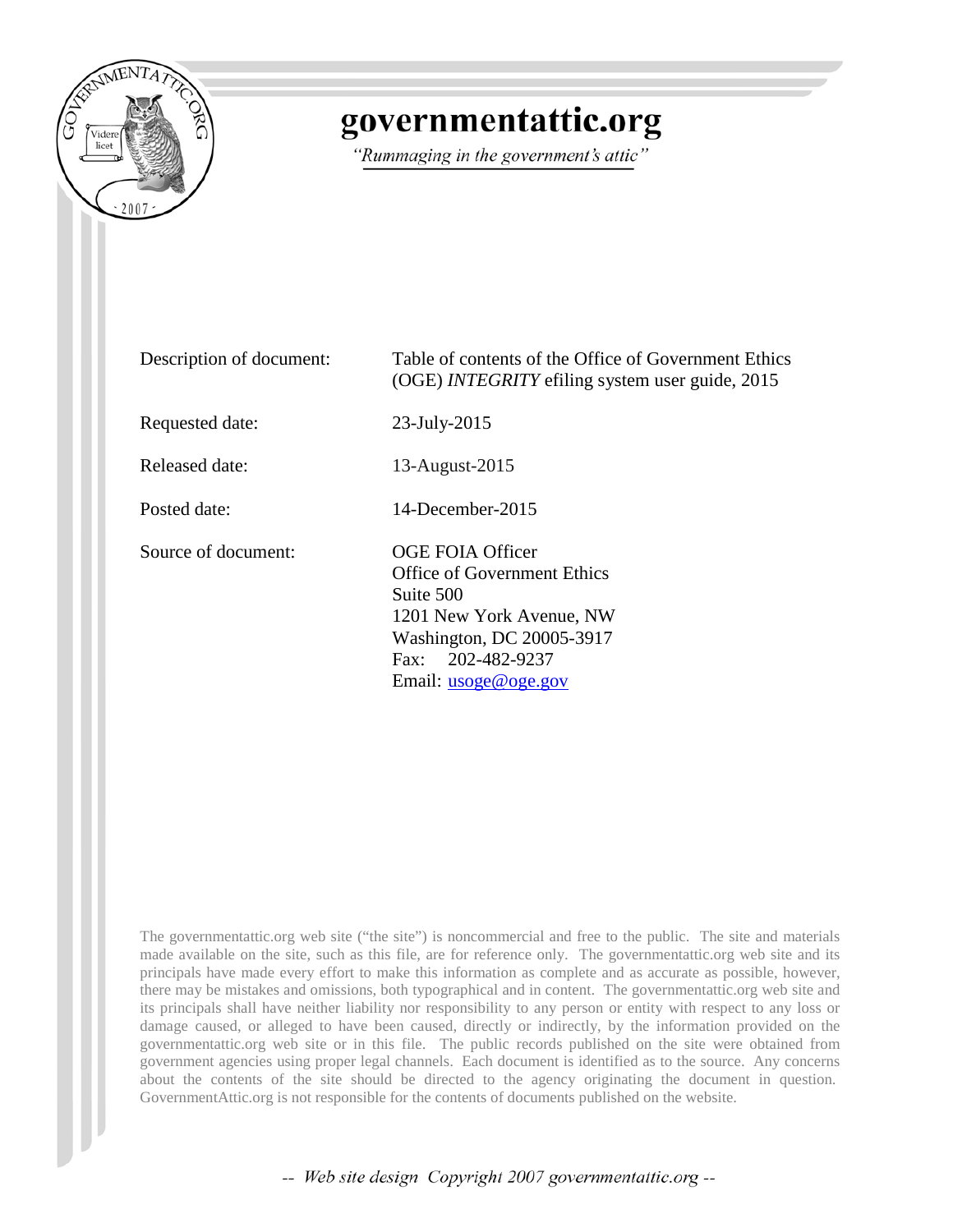## UNITED STATES OFFICE OF **GOVERNME NT ETHICS**  \* |

August 13, 2015

Via Email

Tracking No: FY 15/054

The U.S. Office of Government Ethics (OGE) is granting your Freedom of Information Act (FOIA) request, which was received by the OGE FOIA Office on July 23, 2015, and modified on August 5, 2015. In your request, you asked for "a copy of the Statement of Work only for the current development and support contract associated with the INTEGRITY efiling system." Pursuant to an August 5, 2015, phone conversation, you amended your request to instead seek the table of contents of the Integrity user guide. As per your amended request, we are enclosing the six page table of contents. These records are being provided to you without charge.

The OGE official responsible for this FOIA determination is the undersigned. If you consider this response to be a denial of your request, you may administratively appeal this determination in accordance with the FOIA, as codified at 5 U.S.C. § 552(a)(6)(A), and OGE's FOIA regulations, at 5 C.F.R. § 2604.304, to the General Counsel, U.S. Office of Government Ethics, 1201 New York Avenue, N.W., Suite 500, Washington, DC 20005-3917. Any such appeal must be in writing and must be sent within 30 days of the date you receive this response letter. If you do appeal, you should include copies of your request and this response, together with a statement of why you believe this initial determination is in error. Also, if you appeal, you should clearly indicate on the envelope and in the letter that it is a "Freedom of Information Act Appeal."

Sincerely.

OGE FOIA Officer

Enclosure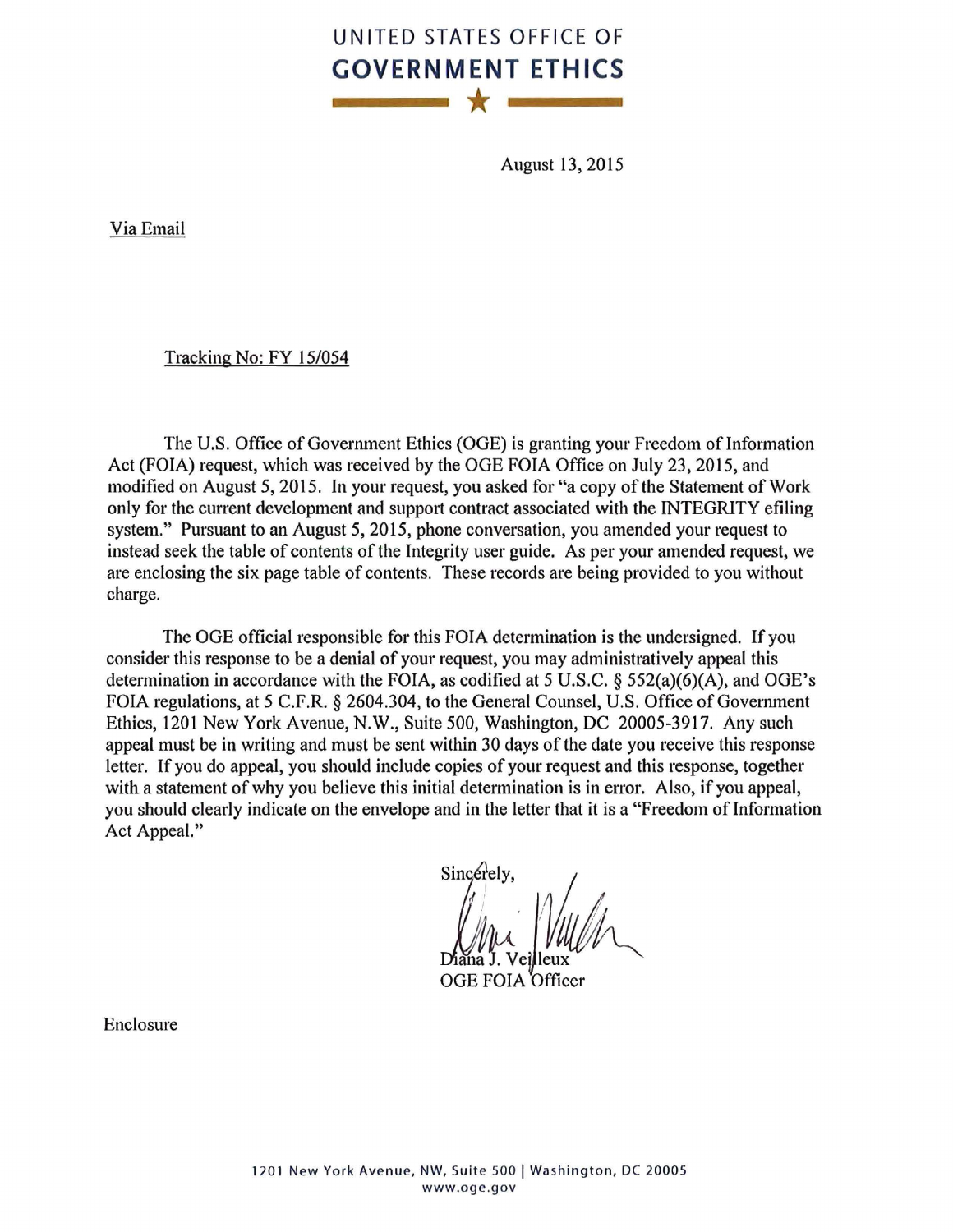## **Table of Contents**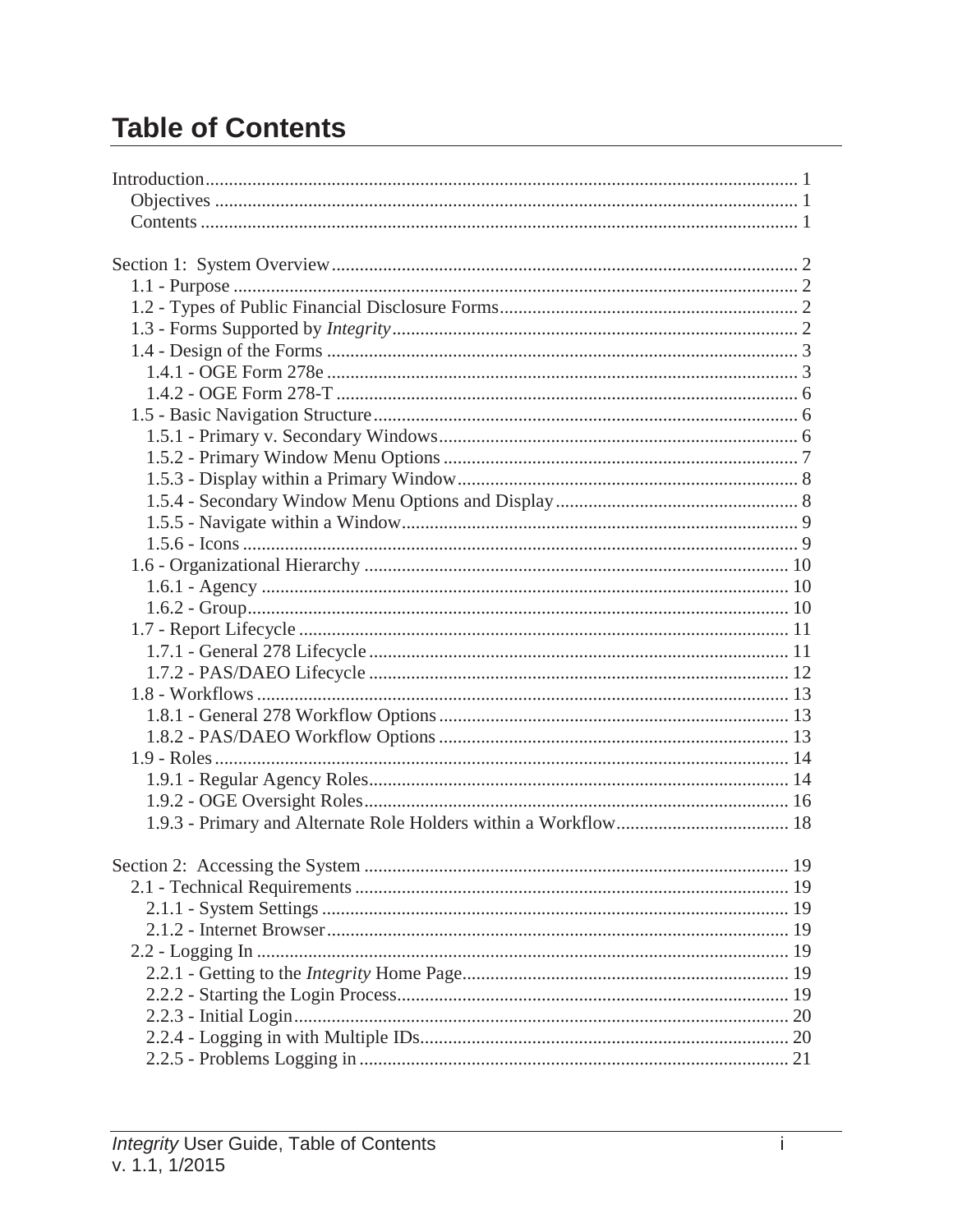| 3.2.2 - Personal Identity Verification (PIV) Card / Common Access Card (CAC) Pin. 23 |  |
|--------------------------------------------------------------------------------------|--|
|                                                                                      |  |
|                                                                                      |  |
|                                                                                      |  |
|                                                                                      |  |
|                                                                                      |  |
|                                                                                      |  |
|                                                                                      |  |
|                                                                                      |  |
|                                                                                      |  |
|                                                                                      |  |
|                                                                                      |  |
|                                                                                      |  |
|                                                                                      |  |
|                                                                                      |  |
|                                                                                      |  |
|                                                                                      |  |
|                                                                                      |  |
|                                                                                      |  |
|                                                                                      |  |
|                                                                                      |  |
|                                                                                      |  |
|                                                                                      |  |
|                                                                                      |  |
|                                                                                      |  |
|                                                                                      |  |
|                                                                                      |  |
|                                                                                      |  |
|                                                                                      |  |
|                                                                                      |  |
|                                                                                      |  |
|                                                                                      |  |
|                                                                                      |  |
|                                                                                      |  |
|                                                                                      |  |
|                                                                                      |  |